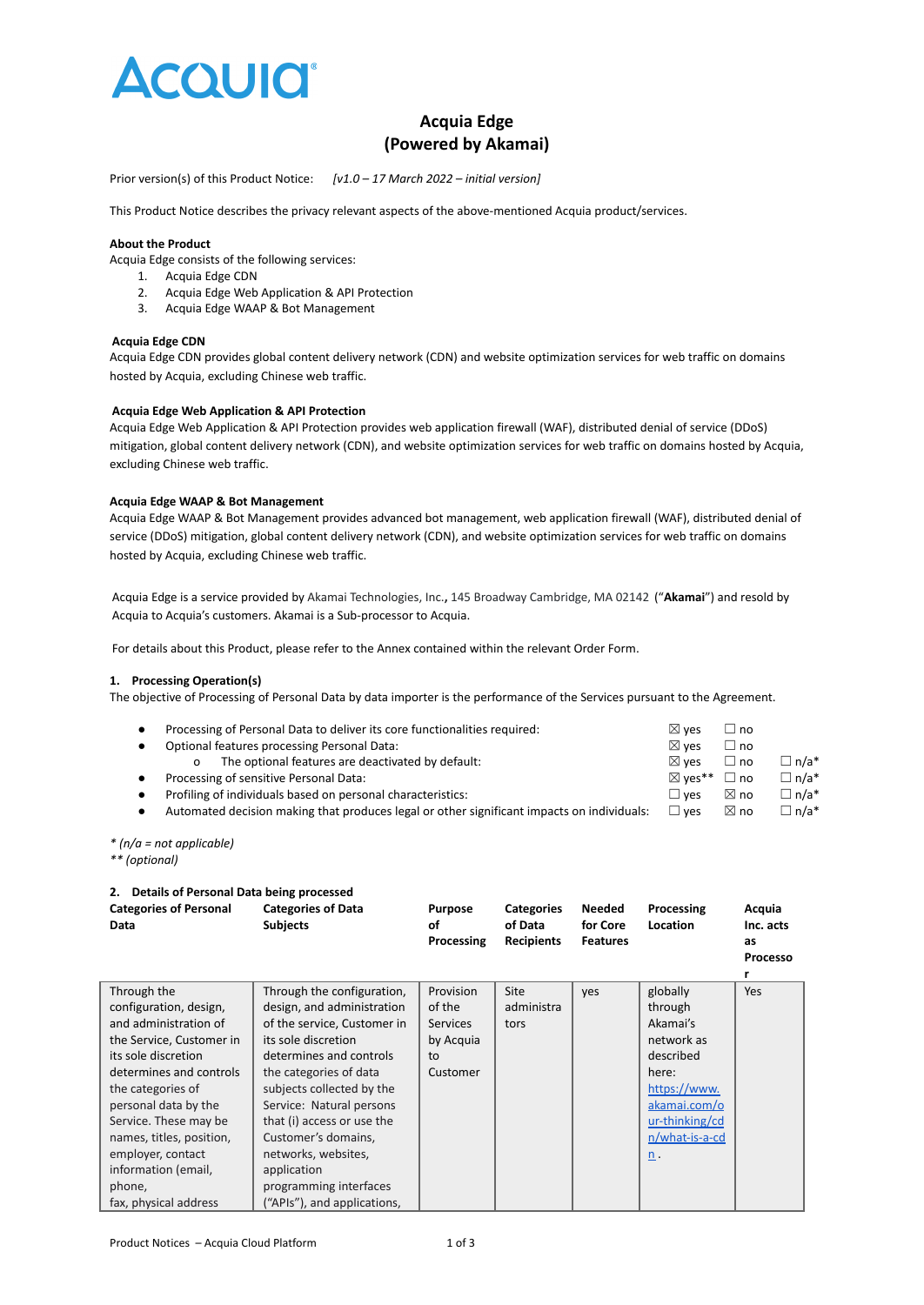

| etc.), identification data,<br>professional life data, | or (ii) are authorized users<br>such as the Customers' |  |  |  |
|--------------------------------------------------------|--------------------------------------------------------|--|--|--|
| personal life data,                                    | employees, agents, or                                  |  |  |  |
| connection data, or                                    | contractors                                            |  |  |  |
| localization data                                      |                                                        |  |  |  |
| (including IP addresses).                              |                                                        |  |  |  |

# **3. Privacy Enhancements (incl. CIA)**

| <b>Objective</b>             | Technology / Measure                                    | Data at Rest | Data in Transit |
|------------------------------|---------------------------------------------------------|--------------|-----------------|
| Anonymization and            | Data anonymization at Customer level optional for       | H            |                 |
| Pseudonymization             | Customer                                                |              |                 |
| Data confidentiality (incl.  | Access control measures                                 | ⊠            | ⊠               |
| encryption)                  | Encryption at customer level                            | ⊠            | ⊠               |
|                              | Encryption at Acquia level                              | ⊠            | $\boxtimes$     |
|                              | Jurisdiction restrictions for (private) key storage and | ⊠            | ⊠               |
|                              | option to choose data center locations                  |              |                 |
|                              |                                                         |              |                 |
|                              | (see Security Annex and Product Description)            |              |                 |
| Data integrity               | Ant-tampering technology (see Security Annex)           | ⊠            | ⊠               |
|                              |                                                         |              |                 |
| Data availability including  | Business continuity and disaster recovery measures (see | ⊠            | n/a             |
| restoring availability,      | Security Annex)                                         |              |                 |
| restoring access to personal |                                                         |              |                 |
| data, and data resilience    |                                                         |              |                 |
| Regular testing, assessing   | Regular security and process reviews (see also Security | 冈            | n/a             |
| and evaluating of TOMs       | Annex)                                                  |              |                 |

#### **4. Certifications (on Sub-processor level)**

Refer to **<https://www.akamai.com/legal/compliance>** for the following Akamai services, as applicable: Kona Site Defender, Dynamic Site Accelerator, Bot Manager. Your Acquia account team may supply you with copies of the relevant compliance documentation, where the Akamai account team is otherwise referenced, as applicable.

#### **5. Data Subject Rights**

Through the Product's administration console the Customer may manage, update, retrieve, and erase individual Personal Data.

# **6. (Personal) Data Retention Cycles**

Customer Account Information - Customer Account Information includes customer registration and contact information, audit logs, and other logs and data about account configurations and settings. We store Customer Account Information as long as a Customer has an active account, and we set specific timeframes for retaining Customer Account Information following deletion of an account based on the reason for collection and applicable law. In addition, upon deletion of an account or upon receipt of an individual's request to be forgotten, we may be required to retain the email address associated with the account for an extended period of time, and potentially block that email address from creating a new account in the future, in order to comply with legal obligations and our terms.

Operational Metrics - Acquia stores server and network activity data and logs collected by Akamai in the course of operating the Service and our observations and analysis of traffic data (together, "Operational Metrics") up to 12 months or as long as we have a legitimate business purpose for retention.

Edge Server Logs capture traffic delivery metadata on our edge servers that perform the customer traffic processing & proxying. We do not store the POST body, and we remain oblivious to the content we deliver on behalf of our customers at all times. Edge Server logs contain basic traffic metadata including:

- Client IP address, forward IP address,
- URL.
- HTTP method, Response code,
- Non-sensitive headers such as Host, Content-type, Accept Language, Content Length,
- A large number of Akamai-specific indicators for caching, mapping, and performance decisions.

Potentially sensitive HTTP headers including Cookie, Referrer, and User-agent string are only logged if explicitly configured so.

Long term storage depends on the type of log and the applicable requirements. For instance, logs containing personal information such as IP addresses (e.g., Edge Server logs above) are only kept for 45-90 days as GDPR mandates. Security event logs including Authgate accesses are kept for at least 1 year as required for various security compliance regimes.